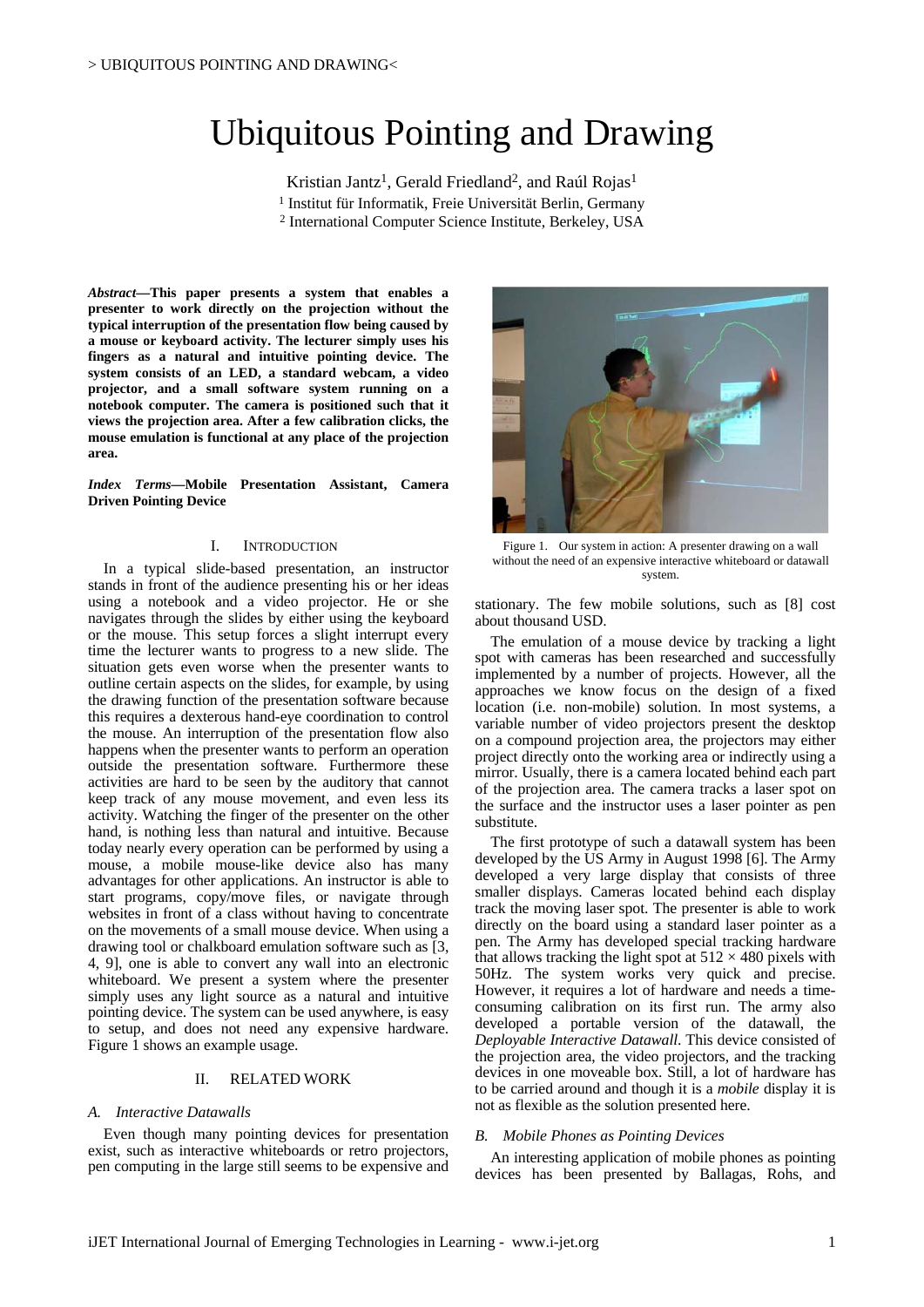Sheridan [2]. In their work the authors present two techniques that allow turning a mobile phone into a pointing device for public terminals and large public displays.

#### *1) Absolute Positioning using Point & Shoot*

In the *Point & Shoot* mode a mobile phone is used as a targeting device to select objects. The user moves the phone over the area of interest on the large display. A magnified view of the area and a selection cursor are displayed on the mobile phone. The user may move the cursor and press the *Shoot*-button to finish the selection.

The authors use an overlaid tagging mechanism to locate the desired position. As soon as the user finishes his or her selection, a grid containing graphical coded region information is superimposed on the large display for a short time. The mobile phone evaluates the grid to determine the exact position of the selection. Rohs [7] describes this mechanism in further detail.

#### *2) Relative Positioning using Sweep*

The second mode of operation allows to control a mouse cursor directly be moving the mobile phone around. The phone movement is calculated from the optical flow in a series of images taken by the camera of the cellular phone. This method allows for relative movement of the mouse cursor.

According to the authors, the main disadvantage of the system is currently its speed. The movement of the cursor in sweep mode is subject to a perceptible delay, since all image processing operations have to be performed on the mobile phone. The main purpose of the system seems to be the selection of single objects -- for example, to start a program, to open a file, or to control a character in a video game. Using the method for drawings or writings in the drawing mode of presentation software seems to be rather awkward because this requires a quick transition between absolute and relative cursor positioning, the ability to quickly press and release a mouse button, and – most importantly – a very small reaction delay of the computer. The direct control of the mouse cursor by using the builtin joystick of the mobile phone also provides insufficient possibilities to draw and is not comparable to a pen-like device.

#### III. POINTING AND DRAWING

The mobile system presented here consists of a standard web camera, a notebook, and a projector. Any red light spot can be used as pointing device. One can use a laser pointer, a key-ring pendant with an LED, or any other light emitting device that can be used for pointing. The notebook runs the tracking software and any other application used during the presentation. The tracking software feeds the mouse events directly into the operating system's event queue. Before the system is operational it needs to be calibrated to determine the projection geometry for the calculation of exact mouse coordinates.

## *A. Hardware Setup*

The technical setup of our system is shown in Figure 2. The video projector is used to project the computer image onto any surface.

The camera is positioned next to the projector so that it is able to see the entire projected working area. The



Figure 2. An illustration of the conceptual setup of the mobile pointing and drawing system. The presenter uses a light source as pointer substitute. The webcam tracks the lights as it is moved over the projection area. Our software generates the appropriate mouse events.

lecturer uses an LED as pointing and drawing device which is tracked by the camera.

The actual mouse position is calculated as described in Section 3.3. The pointing device is used like a one-button mouse. Every time the light is tracked by the camera a mouse click event is generated at the corresponding position.

#### *B. Calibration*

In order to work correctly, the system needs to be calibrated before use. The calibration is needed to take care of the distortion of the camera image caused by the lens and the translation of the projected image to the working area.

The mobile system presented here uses a calibration mechanism derived from the implementation of a fixed place datawall [5]. The calibration is done using a few mouse clicks. The tracking program shows the corners of a grid of variable size (by default  $3 \times 3$ ) on the projection area and asks the user to point at each cross of the grid using the LED. The user does not have to place the LED exactly over the cross the calibration automatically takes care of an offset. Figures 4 show an example where the lecturer uses an LED mounted on the backside of his hand and the system is calibrated such that the mouse cursor is placed on his fingertip and the lecturer writing a text using that calibration. Using an offset calibration presumes that the offset for a given point remains constant in time.

The information gathered during the calibration step is used to transform the coordinates of the light spot into proper mouse coordinates. The points marked by the user define a grid. The grid is triangulated and any coordinate in the distorted camera image is assigned to its surrounding triangle. The calculation of the undistorted mouse coordinates is done by mapping each triangle of the camera image to its corresponding triangle in the undistorted screen coordinate system. The corresponding point within the triangle is found by a linear approximation using two of the sides of the triangle as base vectors. This method is simple to implement, is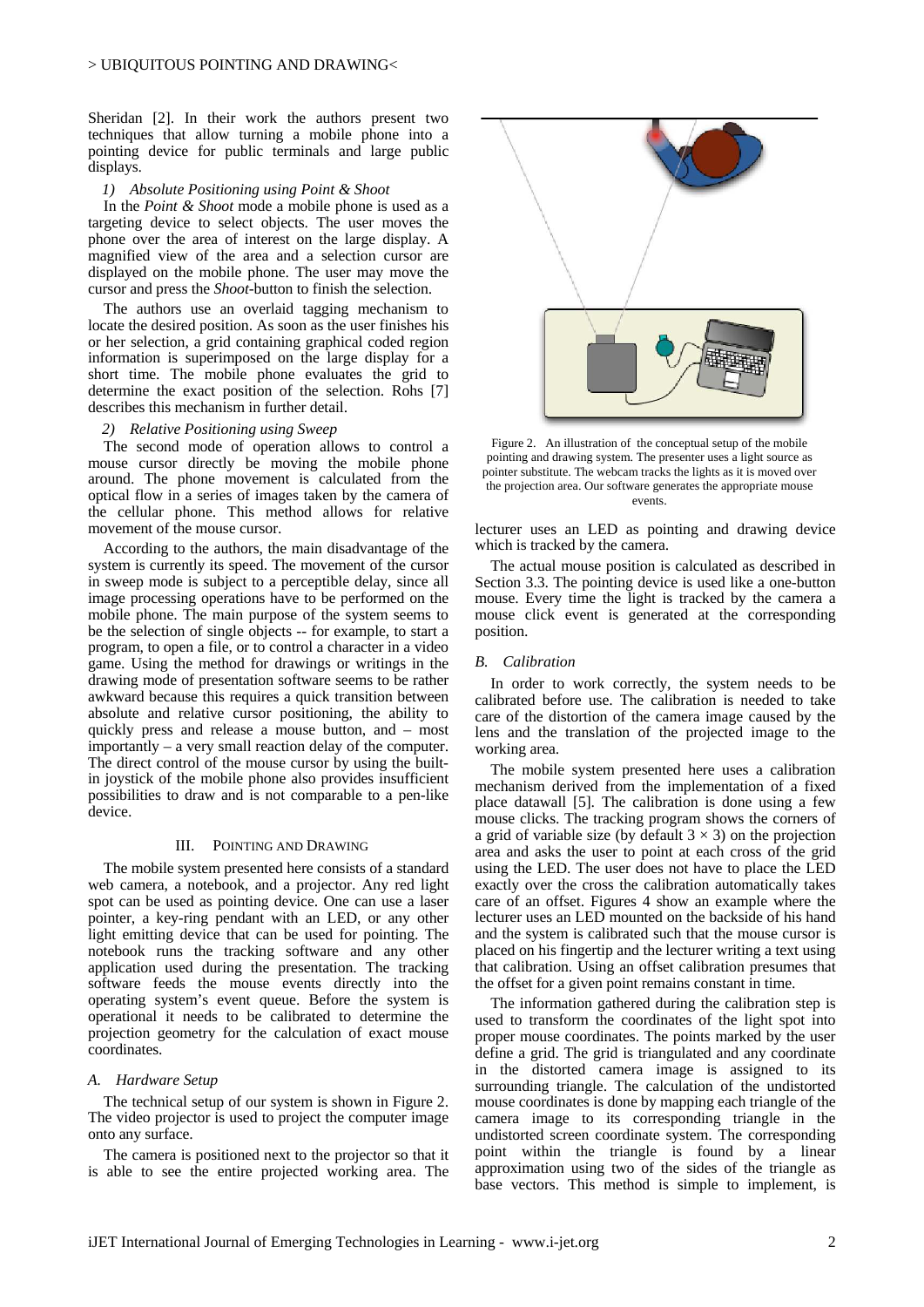

Figure 3. In combination with a drawing tool our system turns any wall into an interactive electronic whiteboard.

efficient, and works well for cameras that are positioned in front of the projection area and do not use special curved lenses. The performance of the tracking is very important as it has to operate at least with 30 frames per second to provide a smooth user interaction. However, it must not consume too much CPU power because the user applications have to run on the same machine as the mouse emulator. We therefore decided to store the mappings in a hash table. The hash table is build right after the calibration of the pen device.

An obvious issue with this model is that the camera distortion is approximated by a linear model. However, the distortion observed by camera lenses is radial. If the camera delivers a very distorted image the grid must be very fine for exact mouse cursor positioning. We found that for most cases the default setting of  $3 \times 3$  is a good trade-off between precision and calibration overhead. Figure 3 shows a scenario where an instructor is using a small key-ring pendant LED to write on a virtual chalkboard [3, 4, 9]. The calibration overhead for the scenarios was less than two minutes. The precision of the tracked pointer is sufficient to draw sketches.

### *C. Tracking the Light Spot*

Of course, the first step in calculating the mouse coordinates is to track the light spot. The intensity of every pixel is examined and compared to a sensitivity threshold. The Firewire standard [1] defines several methods to manipulate the camera image and allows to dampen or amplify certain colors of the image by reducing parameters like brightness, saturation, gain, or exposure. Using this technical trick provides a good pre-processing and allows to simplify and speed-up the tracking algorithm. The light spot is observed as an area and not as a single point by the camera. We use the centroid of the area to map the image coordinates to screen coordinates.

#### IV. CONCLUSION

Operating a mouse driven, graphical desktop system like Linux or Windows during a slideshow presentation or annotating a slide by hand-drawings requires the usage of a mouse-like device. This paper presents a solution for a low-cost, mobile pointing device where the presenter uses any light emitting device as a pointer. Only an LED and a web camera are needed in addition to the hardware that is required for a slide-based presentation anyway. The







system operates in real-time at 30 fps on a 2.4GHz single core notebook running Microsoft Windows XP leaving enough CPU resources for any other application. The camera tracks every movement of the LED. After a light spot has been found the program calculates the corresponding mouse coordinates and generates the appropriate mouse events. In order to achieve a high cursor positioning precision, a calibration procedure is needed. Anyway, the overhead for the calibration of the light pen is small and reduces to a few clicks that are easily performable during the usual set up of the presentation.

#### V. FUTURE WORK

A disadvantage of the setup is that the presenter might stand in the projector beam. However, this is an inherent problem when using front-projectors. The lecturer may also occlude the light spot so that the camera is not able to track it. If the lecturer points at a corner of the calibration grid using the LED, the light spot may not be observed exactly over that corner, due to perspective reasons and the way the lecturer holds the pen. For example if the lecturer tries to click a button on the left border of the screen, he will most likely hold the pen in a way, it is tracked a few pixels next to the intended spot. Though the problem with the offset is handled autonomously on manual calibration, it needs special treatment if the geometries are determined automatically. We also plan to evaluate the camera position during the calibration. At the moment the user has to place the camera manually, so that it has a proper view onto the screen. In future the program could try to detect the borders of the projection area itself and output a message if the camera position is not optimal. We also plan to track different colors to emulate different mouse buttons. This, of course, requires a more